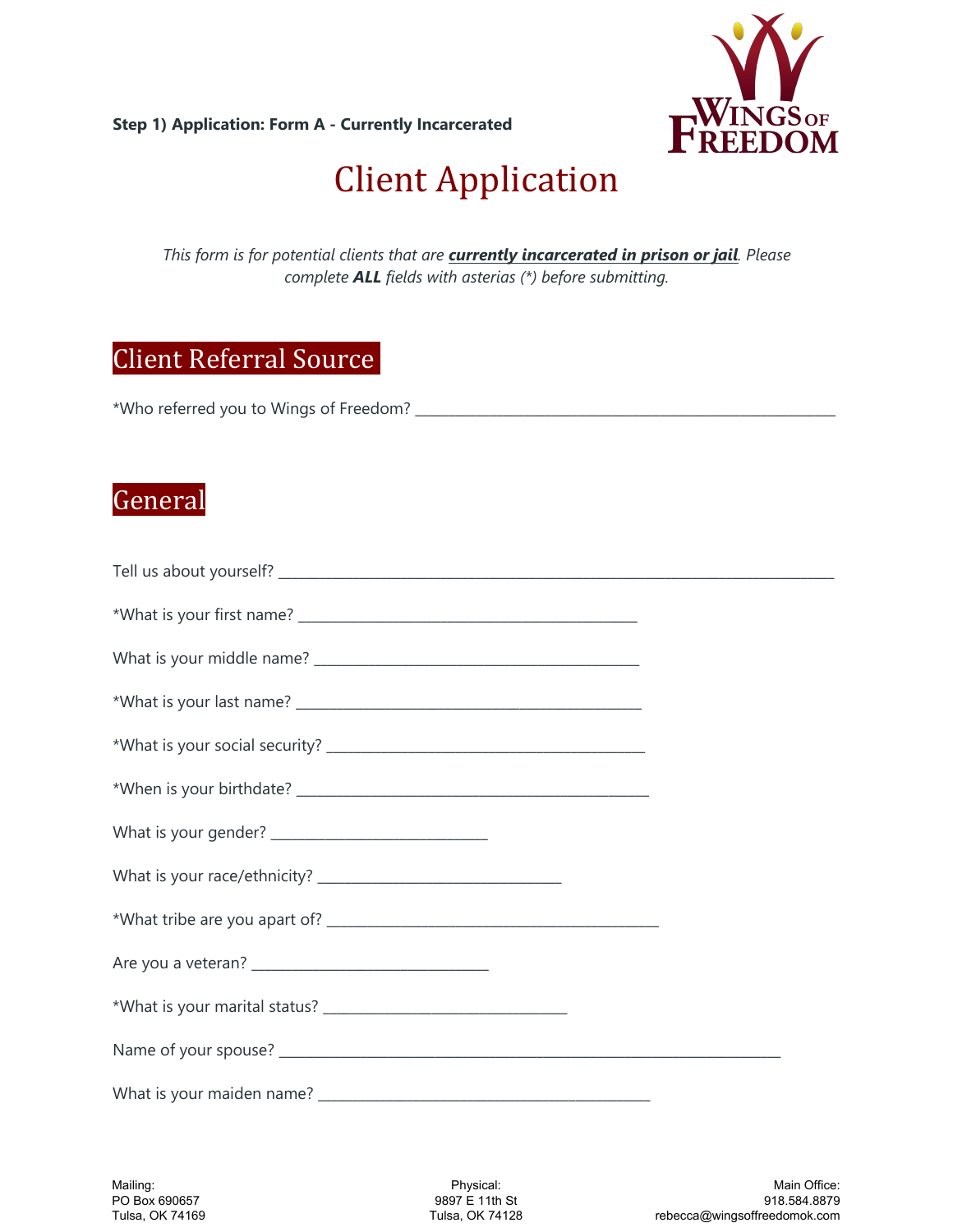| How many children do you have? ______               |  |
|-----------------------------------------------------|--|
| *Do you plan on your children living with you? ____ |  |
| *Do you have an open child custody case?            |  |

# **Contact Information**

| How can we reach you? Notified the state of the state of the state of the state of the state of the state of the state of the state of the state of the state of the state of the state of the state of the state of the state |
|--------------------------------------------------------------------------------------------------------------------------------------------------------------------------------------------------------------------------------|
| *What is your DOC number?                                                                                                                                                                                                      |
| *What is your DOC case manager information?                                                                                                                                                                                    |
|                                                                                                                                                                                                                                |

# **Medical History**

| Tell us about your medical history.                                              |
|----------------------------------------------------------------------------------|
|                                                                                  |
| *Can you pass a drug and/or an alcohol test? ___________________________________ |
|                                                                                  |
| *Have you been clinically diagnosed with anything? _____________________________ |
|                                                                                  |
| *Have you ever been admitted to a drug/alcohol treatment? ______________________ |
| *Have you ever lived in another sober living program? __________________________ |
|                                                                                  |